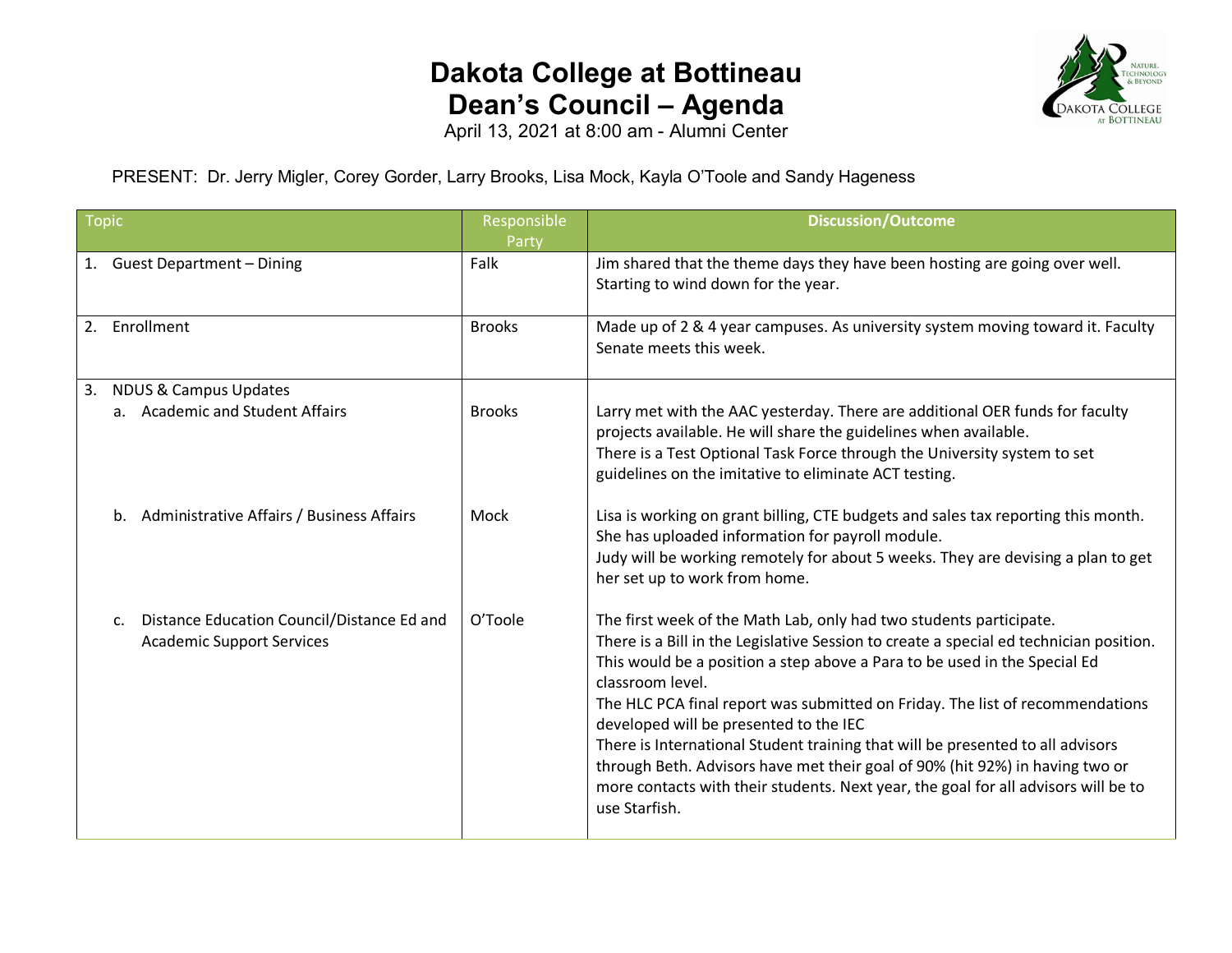## **Dakota College at Bottineau Dean's Council – Agenda**



|                                            |          | AT BOTTINEAU                                                                                                                                                                                                                                                                                                                                                                                                                                                                                                                                                                                                                                                                                                                                                                                                                                                                                                              |
|--------------------------------------------|----------|---------------------------------------------------------------------------------------------------------------------------------------------------------------------------------------------------------------------------------------------------------------------------------------------------------------------------------------------------------------------------------------------------------------------------------------------------------------------------------------------------------------------------------------------------------------------------------------------------------------------------------------------------------------------------------------------------------------------------------------------------------------------------------------------------------------------------------------------------------------------------------------------------------------------------|
|                                            |          | Registration for Online students is at 90 student registrations for at least one<br>summer course compared to 50 last year at the same time. Fall has 59 compared<br>to 36.<br>There is a conference through NDUS on "Humanizing an Online Course". Clint and<br>Lexi are on the guest panel.<br>A Starfish survey is going out to online instructors within the next week.<br>High school visits are going up for dual credit registrations.<br>We will start using Qualtrics for survey's as NDUS provides it at a lower cost for<br>universities and campus in the system.                                                                                                                                                                                                                                                                                                                                             |
| d. Public Affairs Council                  | Hageness | There will be a Health Careers event on campus Friday in the gym. 60 8 <sup>th</sup> grade<br>students will be introduced to DCB's health career options. Diversity and Title IX is<br>working on a community/campus event for SAAM - Sexual Assault Awareness<br>Month. They will be on the radio this Wednesday.                                                                                                                                                                                                                                                                                                                                                                                                                                                                                                                                                                                                        |
| e. Athletics                               | Gorder   | The men's hockey team is traveling to Bismarck on Wednesday morning for the<br>national tournament. The Logrollers event went well on Saturday.<br>Corey is working with Lexi on the athletics IEC reporting.<br>He will be conducting an athlete survey by the end of the semester to evaluation<br>coaching.                                                                                                                                                                                                                                                                                                                                                                                                                                                                                                                                                                                                            |
| Chancellor's Cabinet / Dean's Update<br>f. | Migler   | Physical Plant interviews have been conducted. Dr. Migler and Lisa are meeting<br>with the applicant chosen to offer and discuss the position further with the<br>applicant.<br>There is one applicant scheduled to interview for the Stanley FBM position. The<br>Rugby FBM position closes the end of the month.<br>The CTE center proposal for Minot is progressing. It may be on the city council<br>agenda in April. Once approved, we will need to move quickly on renovations and<br>program placement.<br>SB 2003 has gone through the House Appropriations committee. Will need to go<br>back to conference committee for final approval.<br>Our enrollment has an impact on the budget. We will work on the budget once<br>the conference committee finalizes the budget.<br>It was noted that staff and faculty evaluations need to be complete by June 1.<br>There is a Chancellors cabinet meeting tomorrow. |